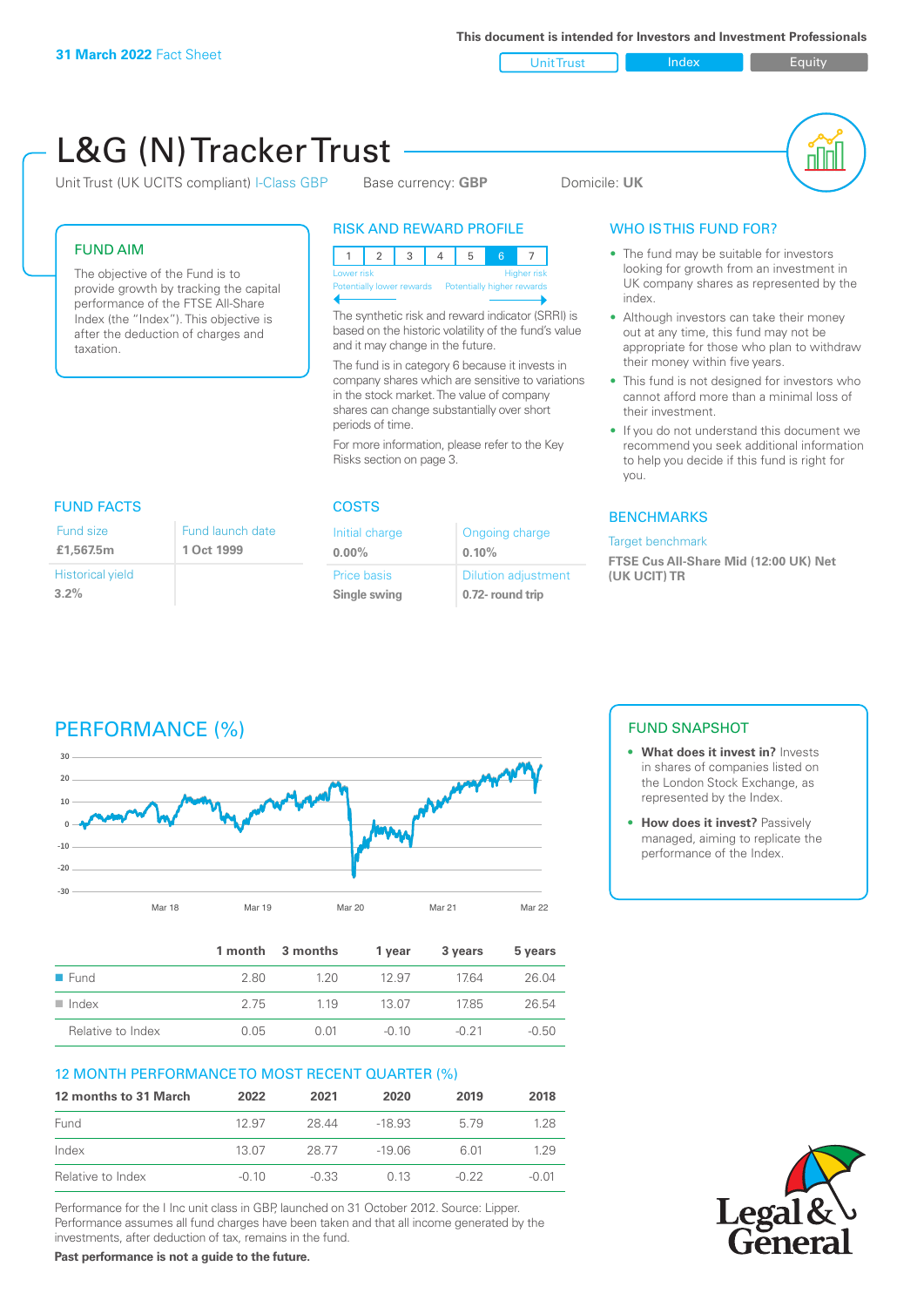# PORTFOLIO BREAKDOWN

All data sources are a combination of LGIM and the Fund Accountant unless otherwise stated. Totals may not sum to due to rounding. In order to minimise transaction costs, the Fund will not always own all the assets that constitute the index and on occasion it will own assets that are not in the index. The number of fund holdings can also differ from the index due to corporate events and proxy holdings.



#### SECTOR (%)

| $\blacksquare$ Financials  | 226  |
|----------------------------|------|
| ■ Consumer Staples         | 14.7 |
| $\blacksquare$ Industrials | 12.0 |
| $\blacksquare$ Health Care | 11.0 |
| ■ Consumer Discretionary   | 10.8 |
| $\blacksquare$ Energy      | 9.7  |
| ■ Basic Materials          | 8.9  |
| $\blacksquare$ Utilities   | 3.6  |
| ■ Real Estate              | 3.3  |
| Telecommunications         | 21   |
| ■ Technology               | 14   |
|                            |      |

#### COUNTRY (%)

United Kingdom 100.0

## MARKET CAPITALISATION (%) TOP 10 ISSUERS (%)

| ■ Large                  | 66.8 |
|--------------------------|------|
| $\blacksquare$ Mid       | 21.0 |
| $\blacksquare$ Small     | 12.3 |
| $\blacksquare$ Undefined |      |

■ Top 10 issuers 39.4% Rest of portfolio 60.6% No. of holdings in fund 608 No. of holdings in index 603

| Shell                    | 6.5 |
|--------------------------|-----|
| AstraZeneca              | 6.4 |
| <b>HSBC Holdings</b>     | 4.5 |
| Diageo                   | 3.7 |
| Unilever                 | 3.6 |
| GlaxoSmithKline          | 3.4 |
| British American Tobacco | 3.0 |
| <b>BP</b>                | 29  |
| Rio Tinto                | 2.8 |
| Glencore                 | 26  |
|                          |     |



The Index Fund Management team comprises 25 fund managers, supported by two analysts. Management oversight is provided by the Global Head of Index Funds. The team has average industry experience of 15 years, of which seven years has been at LGIM, and is focused on achieving the equally important objectives of close tracking and maximising returns.